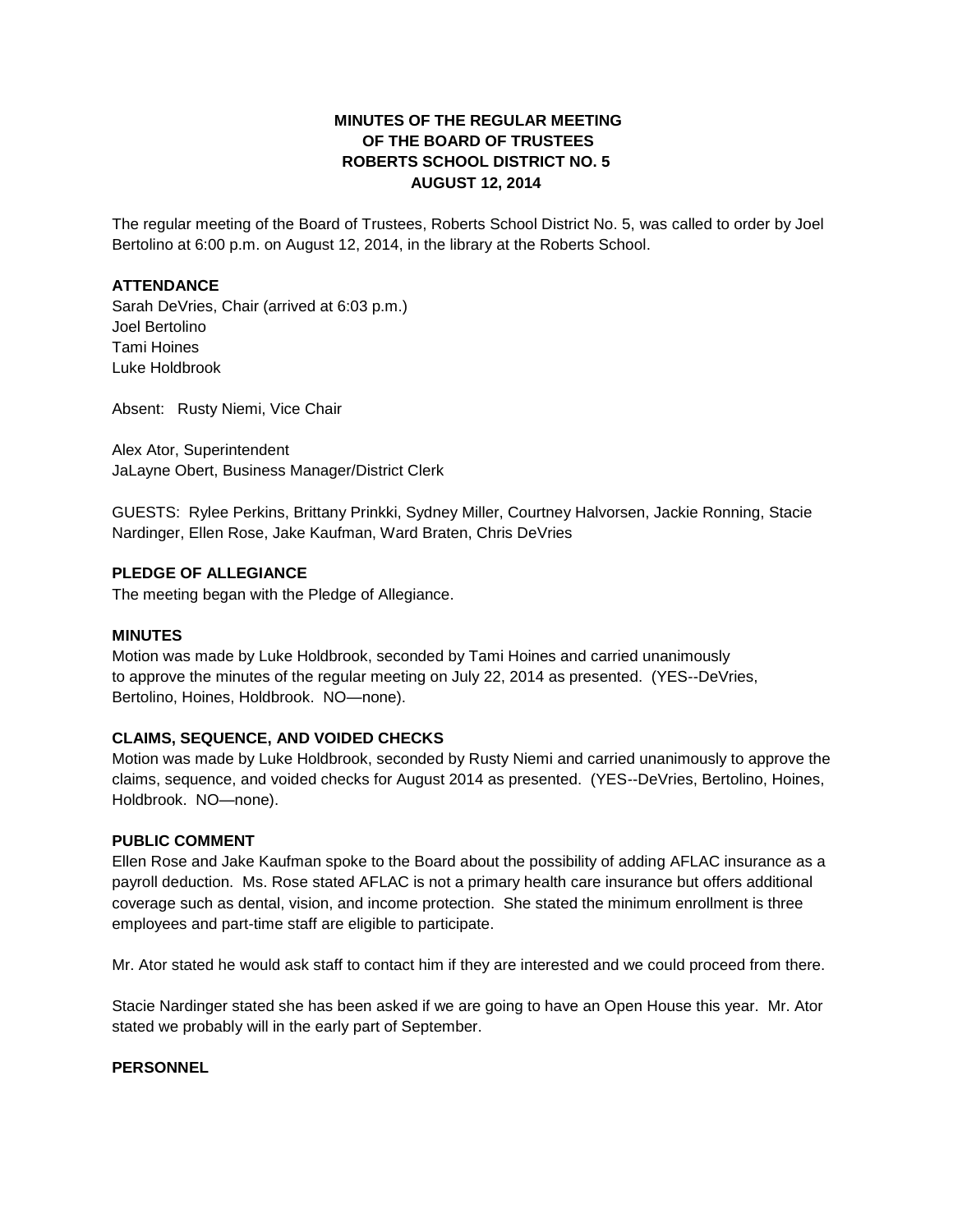COACHING RECOMMENDATIONS – Mr. Ator recommended the Board hire Alissa Buckstead as head high school volleyball coach at the stipend rate of \$2150. He stated Ms. Buckstead has been a youth club coach and played two years at the college level.

Motion was made by Joel Bertolino, seconded by Luke Holdbrook and carried unanimously to hire Alissa Buckstead as head high school volleyball coach at the stipend rate of \$2150. (YES—DeVries, Bertolino, Hoines, Holdbrook. NO—none).

Mr. Ator recommended the Board hire Daniel Kosel as the assistant high school girls' basketball coach at the stipend rate of \$1650.

Motion was made by Luke Holdbrook, seconded by Tami Hoines and carried unanimously to hire Daniel Kosel as the assistant high school girls' basketball coach at the stipend rate of \$1650. (YES—DeVries, Bertolino, Hoines, Holdbrook. NO—none).

BUS DRIVER OPENING FOR FOOTBALL PRACTICE – Mr. Ator stated a very small number of boys have expressed interest in playing football in Red Lodge so he feels we should withdraw the bus driver position for that event. He stated either he or a staff member could transport the boys to practice and be reimbursed at the state rate and then parents will be responsible for the trip home.

Mr. Holdbrook asked what was done previously when Roberts co-oped with Red Lodge for football. Mr. Bertolino stated the students were responsible for their own transportation. He stated he'd like to leave it up to Mr. Ator to figure out.

CONCESSIONS – Mr. Ator stated he spoke with the parent who oversaw concessions last year and she is not interested in doing the job again. He stated he will wait to talk to the teachers to see if anyone has a good idea for this year.

COOK OPENING – Mr. Ator stated there were three candidates for the assistant cook opening and recommended the Board offer the position to Debbie Haight at the rate of \$10.50 per hour with an increase to \$11.00 per hour upon the successful completion of sixty days probation.

Motion was made by Joel Bertolino, seconded by Luke Holdbrook and carried unanimously to hire Debbie Haight for the assistant cook position at the rate of \$10.50 per hour with an increase to \$11.00 per hour upon the successful completion of sixty days probation. (YES—DeVries, Bertolino, Hoines, Holdbrook. NO—none).

### **NEW BUSINESS**

FFA NATIONALS – Mr. Ator asked the FFA students in attendance how many would like to attend the FFA national convention and when they would have to leave.

Sydney Miller stated five students are interested in attending. Mr. Braten stated the group would leave on Saturday, arrive in Louisville on Wednesday and have to be back by Thursday for the volleyball tournament.

Mr. Ator stated his concern is the students would just get there in time to come back. He stated the two seniors could attend the convention next year after they graduate if they are still interested.

Rylee Perkins stated she doesn't know if she would want to miss that much college.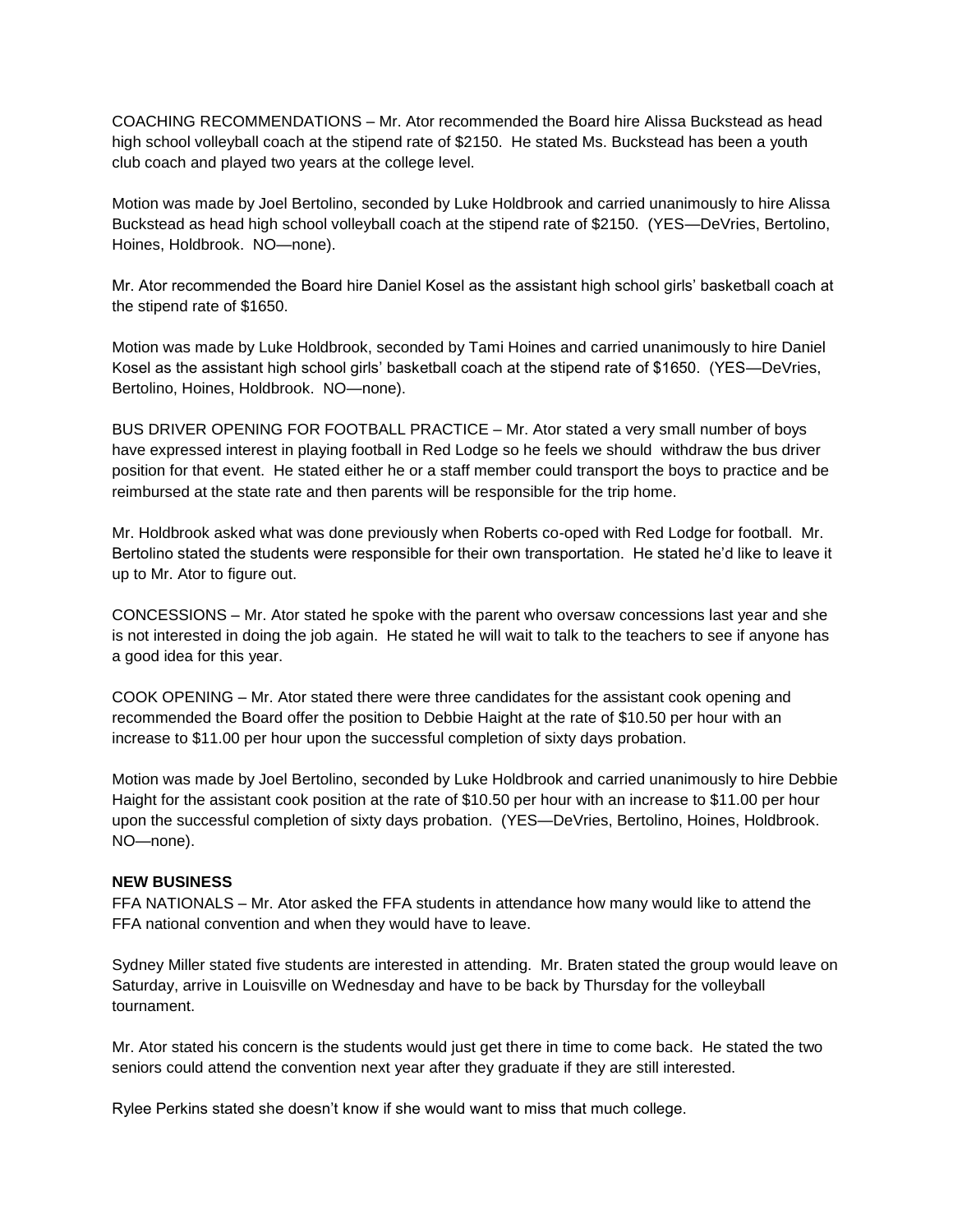Mr. Ator stated discussion about this trip needs to start much earlier, in January or February.

BEARTOOTH CONCRETE – John Dinsdale of Beartooth Concrete stated he is working on trying to get the concrete work done to replace the sidewalk plus the section by the bandroom. He stated he is talking to some of the mix plants to see if he can get materials at a lower price or donated and he will donate what he can. He estimated cost of the project to be around \$6,000.

Mr. Ator stated he would like to put this on the September meeting agenda for further discussion. PART TIME ATTENDANCE POLICY – Mr. Ator stated he was asked to create a policy to allow a student to enroll on a part-time basis. He stated he modeled the policy after MTSBA policy 3150 and included students in grades 7-12. He stated the policy requires the student to be enrolled in four classes with at least two taken in the building. He recommended the policy be approved on first reading (see attached).

Motion was made by Joel Bertolino, seconded by Luke Holdbrook and carried unanimously to approve the Part Time Attendance Policy on first reading. (YES—DeVries, Bertolino, Hoines, Holdbrook. NO none).

ADOPTION OF CURRICULUM – Mr. Ator stated he met with Mr. Begger and Mrs. Halvorsen and reviewed materials for sixth grade social studies. He recommended ordering the Medieval World and Beyond text series for 15 students and teacher edition with a cap of \$2100.

Motion was made by Tami Hoines, seconded by Joel Bertolino and carried unanimously to approve the Medieval World and Beyond series for sixth grade social studies and ordering the materials for 15 students and teacher materials with a cap of \$2100. (YES—DeVries, Bertolino, Hoines, Holdbrook. NO—none).

TRUSTEE FINANCIAL SUMMARY – Mrs. Obert stated the Trustees Financial Summary for 2013-2014 has been completed and asked for approval.

Motion was made by Luke Holdbrook, seconded by Joel Bertolino and carried unanimously to approve the 2013-2014 Trustees Financial Summary. (YES—DeVries, Bertolino, Hoines, Holdbrook. NO—none).

2014-2015 BUDGET ADOPTION – Mrs. Obert presented the following budgets for 2014-2015 and asked for approval:

|    | \$1,052,275.01 |
|----|----------------|
| S. | 98,433.65      |
|    | \$217,868.09   |
| S  | 4,425.00       |
| S. | 160,262.82     |
| S. | 28,628.35      |
| \$ | 14.83          |
| \$ | 98,672.50      |
|    |                |

Motion was made by Tami Hoines, seconded by Luke Holdbrook and carried unanimously to approve the 2014-2015 budgets as presented. (YES—DeVries, Bertolino, Hoines, Holdbrook. NO—none).

### **OLD BUSINESS**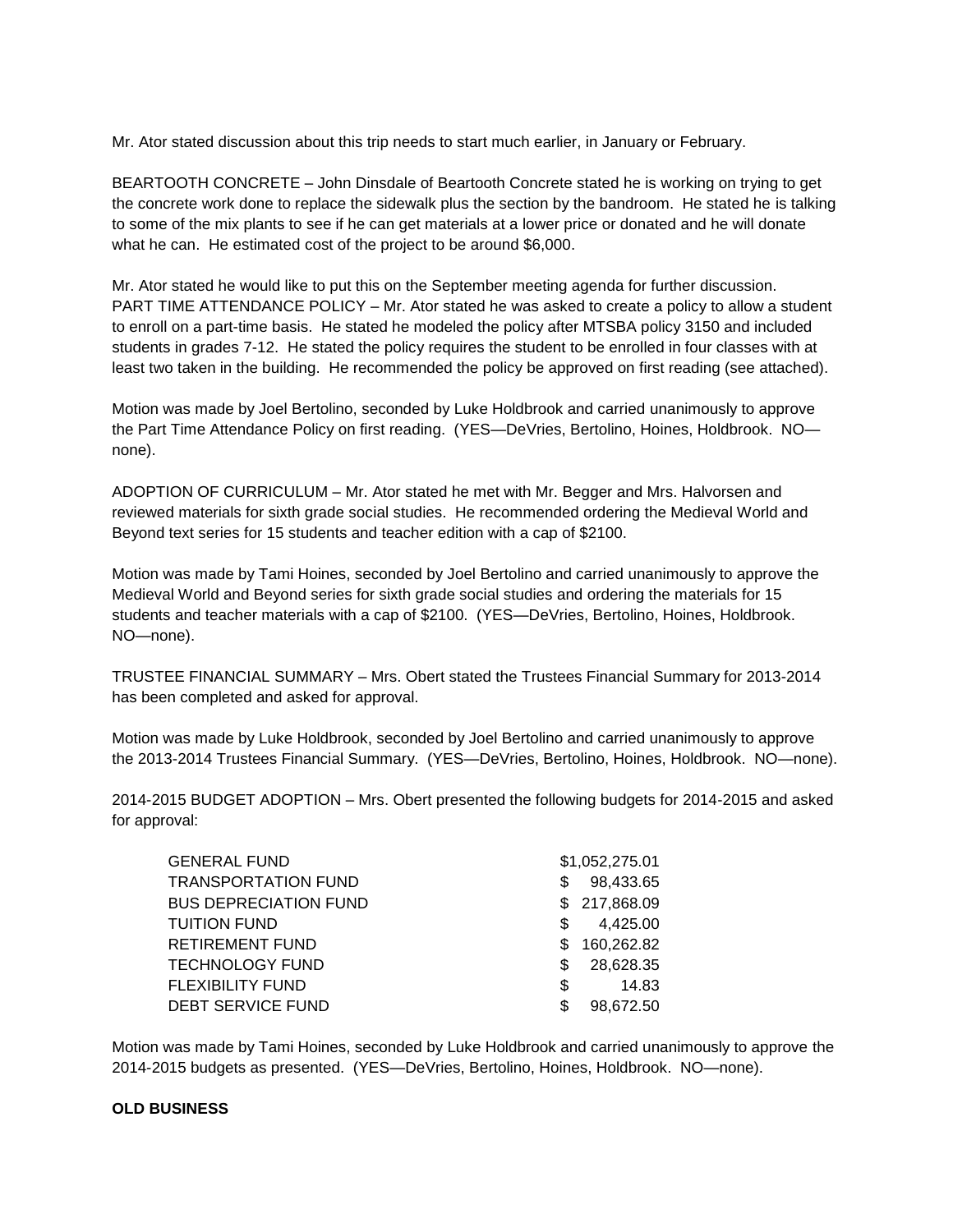2014-2015 SCHEDULE OF CLASSES -- Mr. Ator reviewed the new schedules for junior high and high school and specials for the elementary. He stated he took out one period per day in the junior high and high school schedule with study hall for the last half hour per day. He recommended the schedules be approved as presented.

Motion was made by Joel Bertolino, seconded by Tami Hoines and carried unanimously to approve the 2014-2015 Schedule of Classes as presented. (YES—DeVries, Bertolino, Hoines, Holdbrook. NO none).

FOOTBALL COOPERATIVE – Mr. Ator stated the junior high football players and parents voted unanimously to have their own team in Roberts rather than joining the Red Lodge program like the high school.

2014-2015 HANDBOOKS – Mr. Ator stated after speaking with each of the teachers, there are changes that need to be made in the staff and student handbooks but he would like to table reviewing those until he can establish a leadership team. He added he is proposing changes to the attendance and eligibility procedures in the student handbook and reviewed those changes (see attached).

Mr. Ator stated if a student misses more than ten days of school, he/she meets with an appeals board to review the procedure and make a contract to address the absences. He added if the contract is broken, the student then must appeal to the Board to have credits reinstated.

Mr. Holdbrook stated when students miss school, they have to get class notes from other students. He asked if there is another way to handle the notes, such as getting them from the teachers.

Mrs. Nardinger stated her notes may not cover everything that is in her lecture, depending upon the discussion that arises in class.

Mr. Ator stated if a teacher is not willing to work with a student on missed work, the parent should bring that concern to him as that is a supervisory issue.

Mr. Ator stated he would like to see this attendance procedure adopted as a working procedure.

Motion was made by Joel Bertolino, seconded by Luke Holdbrook and carried unanimously to adopt the proposed Attendance Procedure as recommended by the superintendent. (YES—DeVries, Bertolino, Hoines, Holdbrook. NO—none).

Mr. Ator stated he is also recommending new wording for eligibility for grades 7-12 with a provision for grades 4-6 (see attached). He recommended the changes for this procedure be approved as presented.

Motion was made by Tami Hoines, seconded by Luke Holbrook and carried unanimously to approve changes to the eligibility procedure as presented by the superintendent. (YES—DeVries, Bertolino, Hoines, Holbrook. NO—none).

EVALUATION PROCEDURES – Mr. Ator stated he reviewed last year's evaluation committee's materials and is not comfortable with what they were working on. He stated he would like to table this item and reactivate the committee. He added the evaluation procedure for classified staff will be addressed after the procedure for certified staff is completed.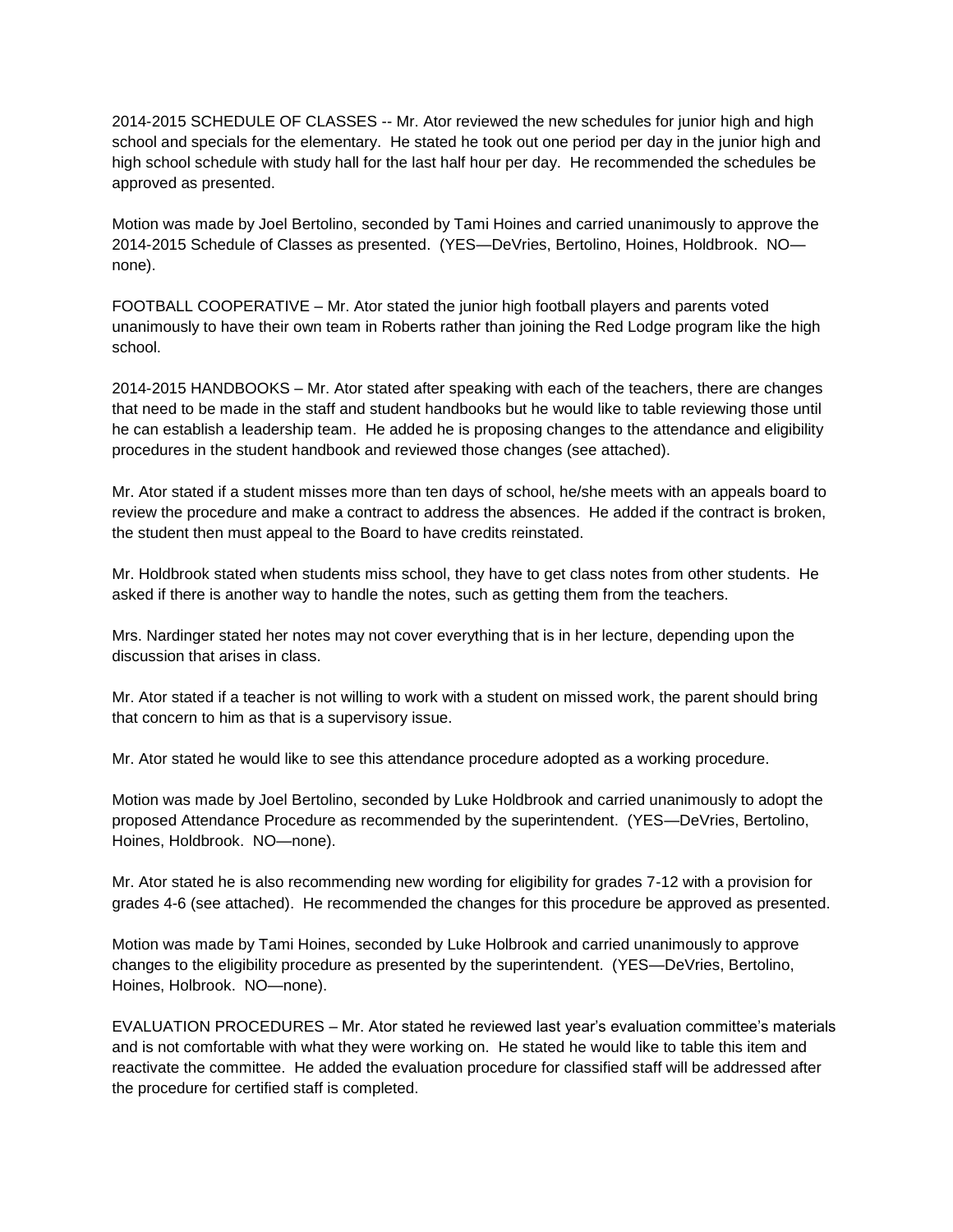Mr. Ator stated he would like to see a committee from the Board attend the MCEL conference in Billings in October as there are usually trainings on administrative and clerk evaluations. He added the committee could then make a recommendation on an evaluation tool for the superintendent and clerk.

### **SUPERINTENDENT REPORT**

TRANSPORTATION MEETING – Mr. Ator reported he attended the County Transportation meeting last week and found the county road crew is not allowed to run their equipment if the temperature reaches 20 below zero. He stated he talked with the bus drivers and they are comfortable running at that temperature but he told them to use their judgment and run the route a little late if necessary.

DRIVER EDUCATION – Mr. Ator stated all fourteen driver education students will finish on August 15.

PIR SCHEDULE – Mr. Ator outlined the schedule for the PIR days on August 25 and 26. He stated when he met with individual teachers, two things that came up repeatedly were support and discipline so there will be a great deal of dialogue those first two days.

SUPERINTENDENT SCHEDULE – Mr. Ator stated he would like to attend the MASS meeting in Bozeman on September 15-16, 2014 and requested approval for mileage, meals, and motel.

Motion was made by Joel Bertolino, seconded by Luke Holdbrook and carried unanimously to approve the payment of meals, motel, and mileage for Mr. Ator to attend the MASS conference in Bozeman on September 15-16, 2014. (YES—DeVries, Bertolino, Hoines, Holdbrook. NO—none).

Mr. Ator stated other meetings include the MASS regional meeting in Billings on September 24 and presentation by Jeff Welden in Fromberg on September 29.

\_\_\_\_\_\_\_\_\_\_\_\_\_\_\_\_\_\_\_\_\_\_\_\_\_\_\_\_\_\_\_\_\_\_ \_\_\_\_\_\_\_\_\_\_\_\_\_\_\_\_\_\_\_\_\_\_\_\_\_\_\_\_

COMMUNITY FOUNDATION GRANT PROPOSAL – Mr. Ator stated Clark Begger would like to ask the Roberts Community Foundation for two computers and a video camera for his journalism class at a cost of \$3107.00. He stated a copy of the letter was included in the packet and asked permission to send the letter.

The Board indicated approval of sending the letter.

# **ADJOURNMENT**

Ms. DeVries adjourned the meeting at 7:50 p.m.

Board Chair **District Clerk**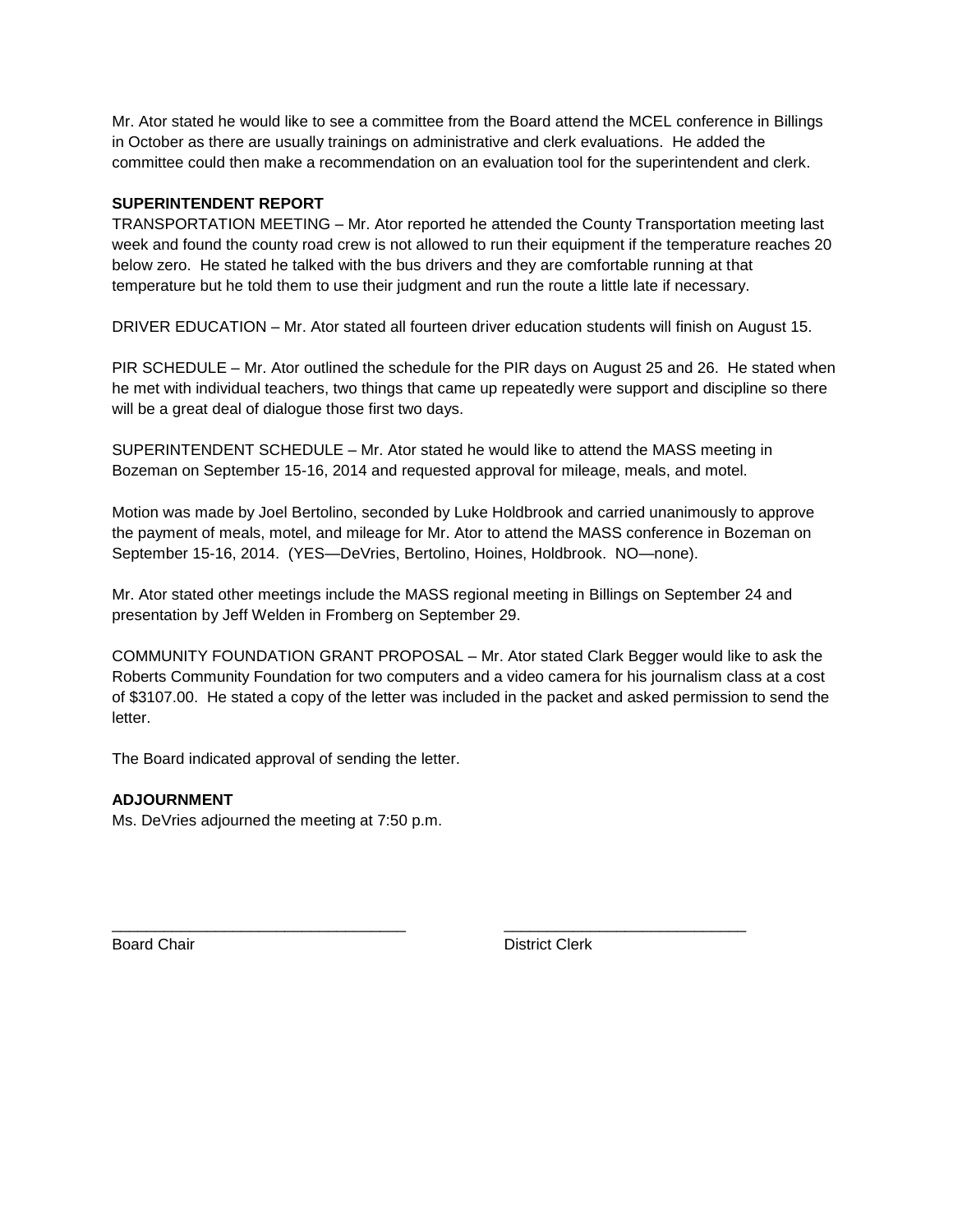| $\mathbf{1}$   | <b>Roberts School District</b>                                                                               |  |  |  |  |
|----------------|--------------------------------------------------------------------------------------------------------------|--|--|--|--|
| $\sqrt{2}$     |                                                                                                              |  |  |  |  |
| $\overline{3}$ | <b>STUDENTS</b><br>3150                                                                                      |  |  |  |  |
| $\overline{4}$ |                                                                                                              |  |  |  |  |
| 5              | Part-Time Attendance                                                                                         |  |  |  |  |
| 6              |                                                                                                              |  |  |  |  |
| $\overline{7}$ | The District will not accept students eligible to enroll in grades K-6 on a part-time basis unless           |  |  |  |  |
| $\,$ 8 $\,$    | they are disabled. The District will review requests for part-time enrollment of grades 7-12                 |  |  |  |  |
| $\overline{9}$ | students on a case-by-case basis, with the Superintendent making a final decision. The District              |  |  |  |  |
| 10             | will consider only those students who are not enrolled in any other public school.                           |  |  |  |  |
| 11             |                                                                                                              |  |  |  |  |
| 12             | Criteria for accepting students in grades 7-12 for part-time enrollment are the following:                   |  |  |  |  |
| 13             |                                                                                                              |  |  |  |  |
| 14             | A student must enroll in a minimum of four (4) courses;<br>1.                                                |  |  |  |  |
| 15             | The student will be required to take a minimum of two $(2)$ of the courses in the school<br>$\overline{2}$ . |  |  |  |  |
| 16             | building, during school time;                                                                                |  |  |  |  |
| 17             | 3.<br>The student will be allowed to take the other two (2) additional courses outside of the                |  |  |  |  |
| 18             | school building or in the school building.                                                                   |  |  |  |  |
| 19             |                                                                                                              |  |  |  |  |
| 20             | The course work must be approved by the school counselor and/or the Superintendent prior to                  |  |  |  |  |
| 21             | enrollment of the courses.                                                                                   |  |  |  |  |
| 22             |                                                                                                              |  |  |  |  |
| 23             |                                                                                                              |  |  |  |  |
| 24             |                                                                                                              |  |  |  |  |
| 25             | § 20-9-311(a), MCA Calculation of average number belonging (ANB) -<br>Legal Reference:                       |  |  |  |  |
| 26             | 3-year averaging                                                                                             |  |  |  |  |
| 27             | Kaptien                                                                                                      |  |  |  |  |
| 28             | Policy History:                                                                                              |  |  |  |  |
| 29             | Adopted on:                                                                                                  |  |  |  |  |
| 30             | Reviewed on:                                                                                                 |  |  |  |  |
|                | $\mathbf{r}$ $\mathbf{r}$ $\mathbf{r}$                                                                       |  |  |  |  |

31 Revised on:

**OMTSBA 2014** 

## **New Attendance Policy**

The School Board of Trustees believes that regular attendance is a shared responsibility of the student, the parent/guardian and the school. Towards this end the following policies and procedures have been developed to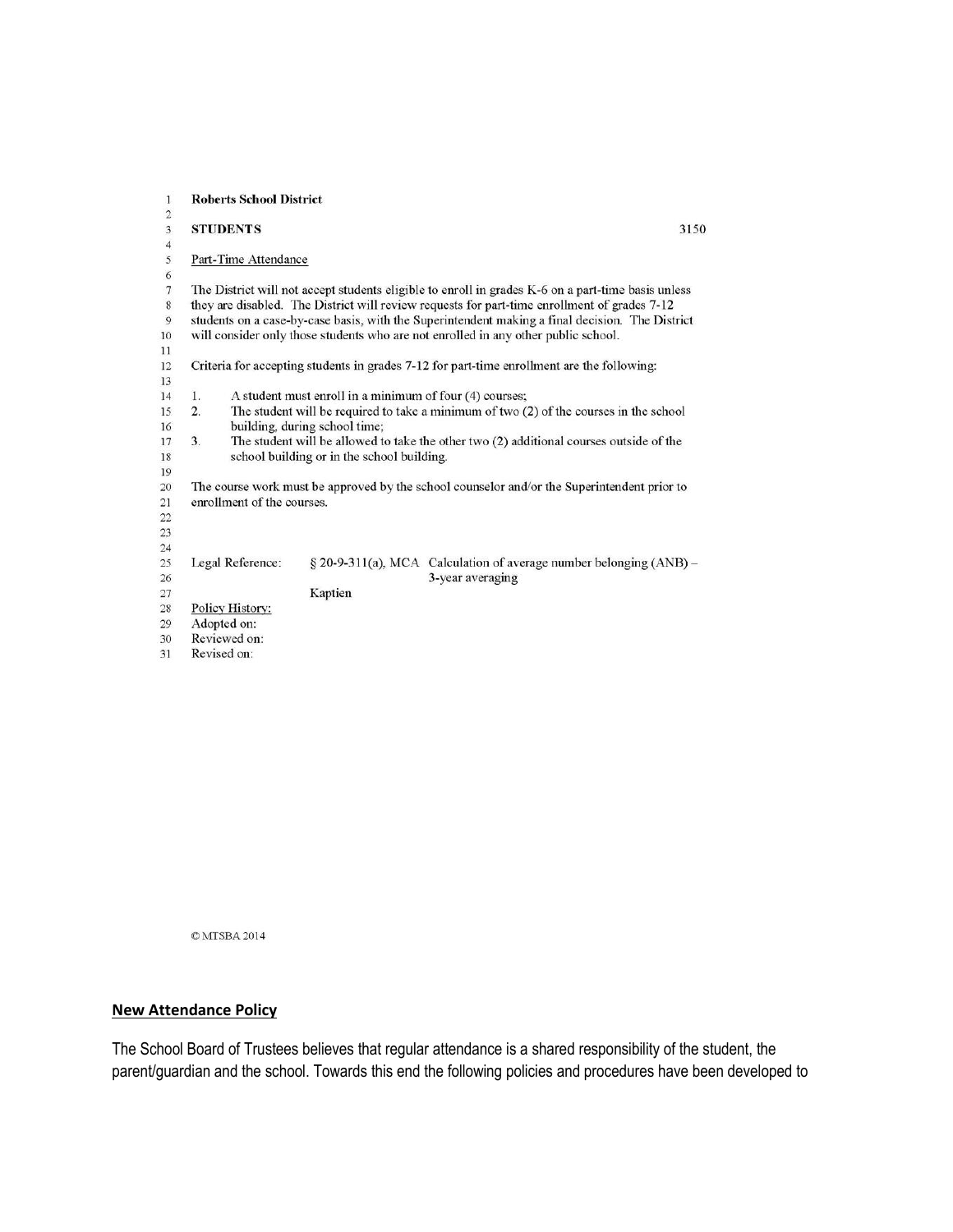insure continued academic progress. Every student enrolled in this school is subject to all school policies, procedures and rules, no matter his/her age.

- 1. The administration asks that parents/guardians please call (445-2421) to notify the school between 7:45 am and 9:00 am when their student is absent. In compliance with the *Missing Children Information*  Act the school must make a reasonable effort to notify the parent/guardian by telephone of a student's absence as soon as the absence is noted or by 10:00 am if the school has not already been notified by the parent/guardian. This will allow authorities to get an earlier start on tracking missing children.
- 2. The parent of an absent student must report the absence within 24 hours of the absence by either sending a written note with the student or a phone call to the office. Please note that we have an answering system that you can leave a message on. If a student is gone for more than 24 hours it is the responsibility of the parent to notify the office. Failure to comply will result in the absence being counted as unexcused. The school reserves the right to rule on the validity of each excuse, subject to the guidelines set forth in this policy.
- 3. Students whose parents/guardians fail to contact the school or send a written excuse within 24-hours for an absence will be given an UNEXCUSED absence and be subject to disciplinary action and a loss of 2% from the quarter grade in each class affected. This will occur each time the student is marked with an unexcused absent in the quarter.
- 4. During instructional time, students may not leave the school grounds unless they have reported to the office and received permission to leave. Failure to comply with notification may result in the absence being counted as unexcused. It is requested that parents/guardians send a note with the student if he/she is leaving the school grounds during the school day. Please note that students K-8 may not leave the building at any time without written permission from their parents. Students 9-12 have the privilege of an open campus during the lunch period as stated in this handbook.
- 5. A student who is too ill to participate in or remain in class is to report to the office. If necessary, parents/guardians will be called and the student sent home.
- 6. An advance absentee slip from the office is required when a student will be absent from school for reasons other than illness. Procedure:
	- a. The student will need verification from his/her parent/guardian stating the reason and dates for the absence.
	- b. If the absence is approved, the student receives an advance absentee slip stating the reason and dates of absence.
	- c. Assignments are to be completed and given to the teacher at the start of each scheduled class period on the first day of the student's return to school.
- 7. The procedures for School Sponsored Absences is as follows:
	- a. The teacher/advisor responsible for the activity must give the office a list of students who will miss school no later than 3 days before the activity's scheduled departure.
	- b. Teachers will assign the make-up work a day before the scheduled activity so students can make-up the work before they leave for the activity.
	- c. All make-up work for an absence, that comes as a result of a school activity is due the next scheduled class period following the activity.

Make-up work is the responsibility of the student, not the teacher. Students must complete make-up work according to the make-up work schedule policy. Tests and quizzes announced before the absence must be taken on the day the student returns to school.

# **LOSS OF CREDIT DUE TO ABSENCES**

For students in grades seven and eight where credit is not issued, a student will be in jeopardy of being retained at the current grade level when the lack of attendance exceeds 12 days of a semester. Successful completion of a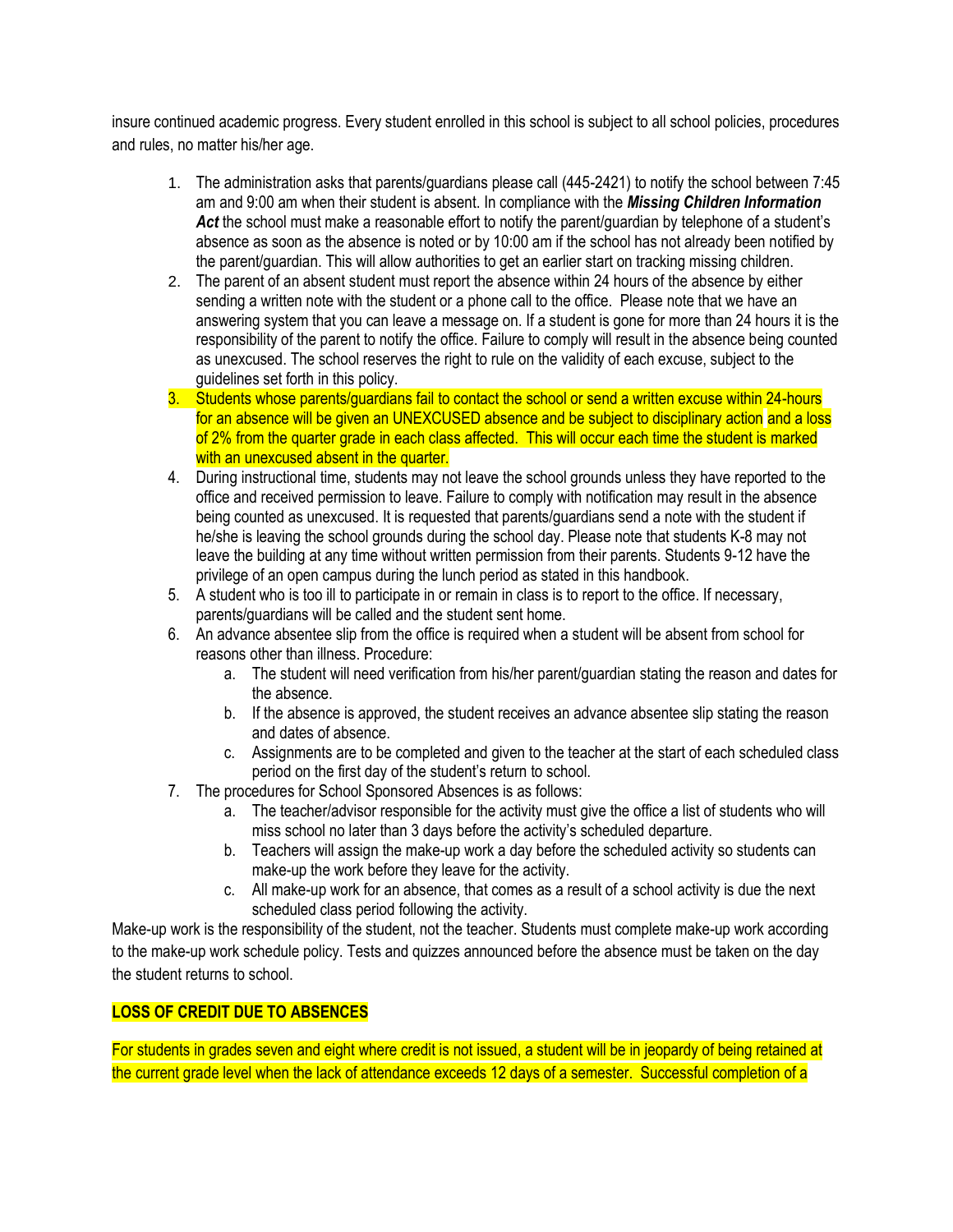summer school session for a 7<sup>th</sup> or 8<sup>th</sup> grade student with excess absences may be required in order to progress to the next grade level. The school district is under no obligation to provide this service to students.

For high school students will be allowed ten absences per class, per semester. Any absence beyond that number may mean a loss of credit in those subjects missed. The only absences not used in calculating the attendance record for the 10-day high school limit and the 12-day junior high limit are:

- 1. School sponsored (SS) absence if all following criteria have been met:
	- a. Students are supervised by school district employees or official designee
	- b. activity is a RHS or Montana High School Association/OPI activity
	- c. activity funding is part of the school budget
	- d. activity behavior is governed by RHS code of conduct
	- e. Other educational activities at the discretion of the school superintendent.
- 2. Bereavement in the immediate family (grandfather, grandmother, father, mother, sister, brother, or other immediate relatives). Extended bereavements may be reviewed by an Attendance Board on a per-case basis.
- 3. Subpoenas to appear in court or court-ordered appearances, and/or out-of-district placements for special services.
- 4. Illness, hospitalization and/or medical and dental appointments verified by a doctor's statement.
- 5. In-school and Out-of-school suspensions.
- 6. Seniors will be allowed a total of two (2) days for college visits with prior administrative approval. Juniors will be allowed one (1) day for college visits with prior administrative approval.
- 7. Prior arranged board approved absences as recommended by the superintendent. Students seeking board approved absences must present an absence approval form to the board. This form will include, dates of the absence, current grades, current attendance records and any comments teachers and administrators feel are relevant to how the extended absence will affect the student's success in the classroom. (The school board will not excuse absences such as family trips, vacations, visiting friends, work, watching tournaments when not an actual participant, hair appointments, photography appointments, skiing, hunting, non-mandatory court appearances, attending concerts, shopping, or any other absences deemed unacceptable by the school board unless the parent and student can provide an educational justification for the experience).

After missing 10-days of absence for high school students or 12-days for junior high students in any one class the student must meet with the attendance board. The board will consist of the student, with parental accompaniment, the superintendent, the guidance counselor, and those teachers in whose classes the student has exceeded the allowable number of absences.

The Attendance Board shall review the absence report to determine if the student will have credit withheld or be retained, which will occur unless extenuating circumstances surface. The Attendance Board may, after hearing a student's/parent's appeal for preservation of credit, deny grade advancement or place stipulations on a student whose credit or grade advancement will be dependent upon an agreement with student and parents concerning attendance for the rest of the semester. In addition, the Attendance Board may make decisions regarding the student's participation in extracurricular activities and school sponsored events.

Any decision by the Attendance Board to deny grade advancement can be appealed to the Superintendent and school board. If the appeal is rejected, one can assume the Board feels the absence could have been avoided. If the appeal is granted, the student will return to class with the Attendance Board's stipulations. If the stipulations are violated, a loss of grade advancement will result.

## **Make-up of Missed Academic Work**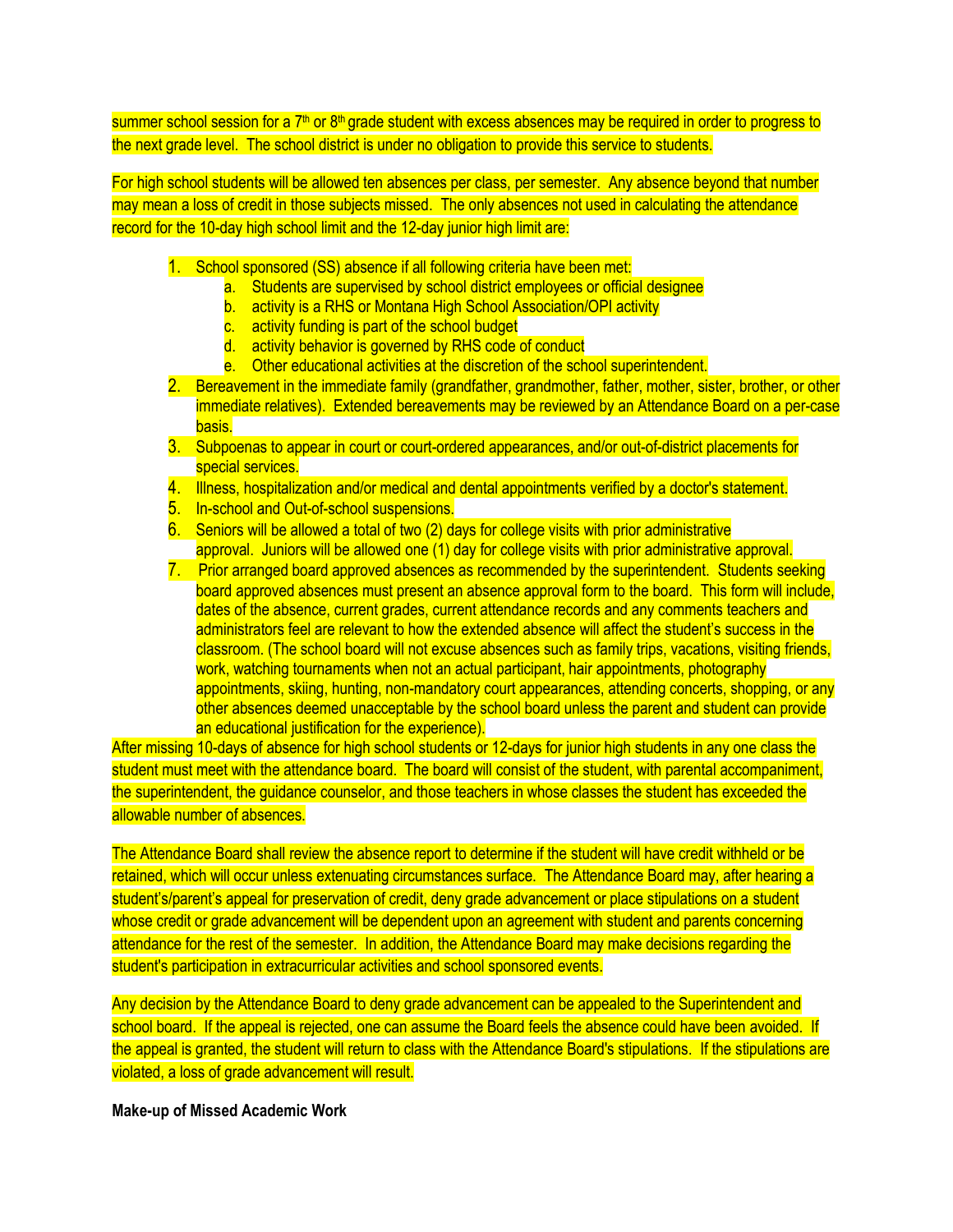It is reasonable to expect that some course work cannot be replicated due to the nature of the assignment, especially when performance based activities and experiences are used. In such case the teacher may assign an alternative assignment covering the same material.

- 1. It is the student's responsibility to inquire about make-up course work. The student should know assignment expectations and due dates.
- 2. Students must make prior arrangements with their teacher for planned absences.
- 3. If the student has a pre-arranged assignment due during an absence, the student will submit the completed assignment the day of returning to school.
- 4. Prior to reaching the cap, make-up work must be completed according to the following schedule: **ABSENT Length of Time for Make-up Work**

| 1 Day          | 2 school days |
|----------------|---------------|
| 2 Days         | 3 school days |
| 3 Days         | 4 school days |
| 4 Days or More | 5 school days |

# **Tardy Procedures**

It is the student's responsibility to be on time to class. If the student does not arrive on time to class the teacher is responsible for identifying the tardy on PowerSchool. If a student is tardy for a second time during a semester the teacher can give the student detention. Detention for tardiness will be administered by the teacher at the teacher's discretion. In addition to detention, if a student is tardy 3 times to a single class that will constitute an absence in that class. If a student has a valid late pass the student will not be considered tardy.

The attendance policy and tardy policy will be reset with the start of each new semester.

# **NEW ROBERTS SCHOOL REQUIREMENTS**

Students participating in any extra-curricular or co-curricular activity under the jurisdiction of Roberts School District No. 5 will adhere to the following regulations:

- 1. Student must be in good academic standing (see MHSA rules) during the last preceding semester he/she was in attendance.
- 2. Teachers will submit a weekly "D and F" List by 10:00 AM the first day of the school week. Grades will not be checked during the first two weeks of a new quarter or semester. Any student in grades 7-12 whose name appears on the weekly "F" List will be ineligible to participate starting Tuesday at 12:00 AM for 7 calendar days. If the student is not on the "F" List the following week they will again become eligible to participate Tuesday at 12:00 AM. All head coaches have the right to sit out and/or dismiss any player for academic reasons that continue to be a hindrance to the sports program.
- 3. The Athletic Director is responsible for notifying the head coach of any student that is ineligible for the upcoming week. The first day of the week during 8<sup>th</sup> period all students will be notified of their eligibility status.

## **NEW ROBERTS SCHOOL REQUIREMENTS**